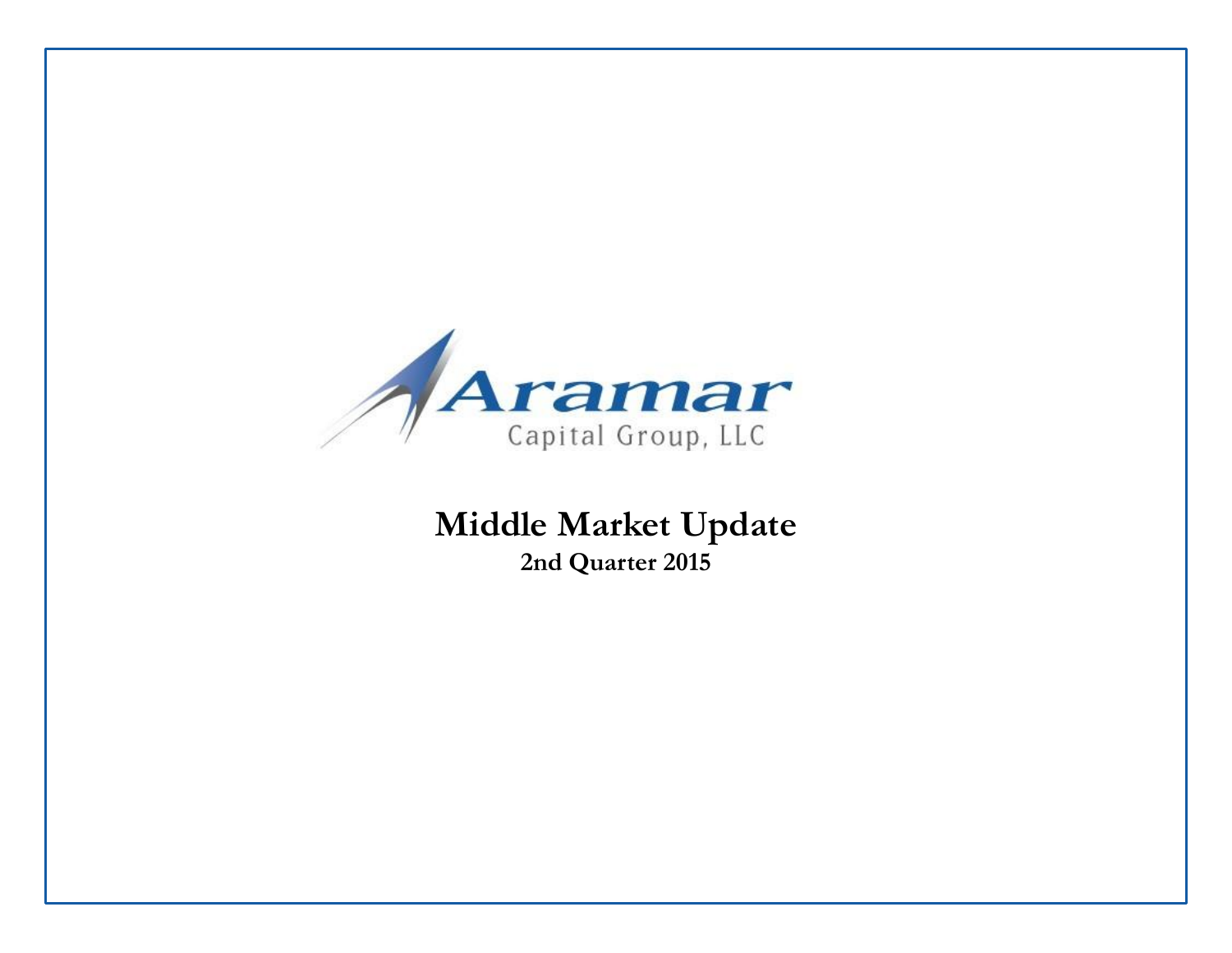# Capital Group, LL

#### **Gross Domestic Product**

- Real GDP grew 2.3% in Q2 2015, up from the 0.6% increase in Q1 2015, yet short of the consensus estimate of  $2.6\%$ <sup>1</sup>
- The growth in GDP reflected primarily an acceleration in consumer spending and an upturn in exports, residential fixed investment, and municipal government spending<sup>1</sup>
	- ― Despite a strong dollar, real exports of goods and services increased 5.3% in Q2 2015, in comparison with a decrease of 6.0% in Q1 2015
	- Real residential fixed investment jumped 6.6% in Q2 2015, a slowdown from the 10.8% growth in Q1 2015
	- Real state and local government consumption expenditures and gross investment expanded 2.0% in Q2 2015, in contrast with a decrease of 0.8% in Q1 2015

#### **Consumer Spending**

- Consumers were net spenders this quarter, as real disposable personal income grew 3.7%, up from 1.8% in Q1 2015, while the personal savings rate declined from 5.2% to 4.8% in Q2 2015<sup>1</sup>
	- Real personal consumption expenditures rose 2.9% in Q2 2015, an increase from the 1.8% growth recorded in Q1 2015
- Personal income climbed \$145.0B in Q2 2015, as compared with \$118.9B in Q1 2015, reflecting upturns in personal interest income and in farm proprietors' income, partly offset by decelerations in government social benefits and personal dividend income

#### **Outlook for H2 2015**

- U.S. CEOs have lowered their sales projections and plans for capital investment and hiring in H2 2015, reflecting concerns about the continued sub-par growth of the U.S. economy<sup>2</sup>
	- Business Roundtable members expect GDP growth of 2.5% in 2015, a decrease of 30 bps from their consensus in the previous quarter

#### *1. U.S. Bureau of Economic Analysis 2. CEO Economic Outlook Survey 4. R.W. Baird 5. U.S. Department of the Treasury 6. U.S. Federal Reserve*



*published by Business Roundtable 3. Bureau of Labor Statistics*





 *Source: Bureau of Economic Analysis.*

#### **Employment**

- The unemployment rate slid from 5.5% in May 2015 to 5.3% in June<sup>3</sup>
- The decrease is partially explained by the drop in the labor force participation rate, reaching 62.6% - its lowest level since October 1977, as discouraged workers and baby boomers are exiting the labor force<sup>3</sup>

#### **U.S. Treasury Securities**

■ After several quarters of flattening, the treasury yield curve steepened sharply in Q2 2015, as long-term maturities moved higher by more than 50 bps<sup>4</sup>

|                                                         | O3 2014 <sup>5</sup> | O <sub>4</sub> 2014 <sup>5</sup> | O1 2015 <sup>5</sup> | O <sub>2</sub> 2015 <sup>5</sup> |
|---------------------------------------------------------|----------------------|----------------------------------|----------------------|----------------------------------|
| 5-year Treasury Note                                    | $1.9\%$              | $1.7\%$                          | $1.4\%$              | $1.7\%$                          |
| 10-year Treasury Note                                   | $2.7\%$              | 2.3%                             | 2.0%                 | $2.4\%$                          |
| 30-year Treasury Note                                   | $3.4\%$              | 2.9%                             | $2.7\%$              | $3.4\%$                          |
| 10-year Treasury Inflation Protected<br>Security (TIPS) | 0.6%                 | 0.5%                             | $0.2\%$              | $0.5\%$                          |

#### **Federal Reserve**

■ Despite economic stagnation and reduced labor participation, the FOMC views the disappointing economic performance to be largely transitory, and believes household spending and solid consumer sentiment will contribute to positive GDP growth<sup>6</sup>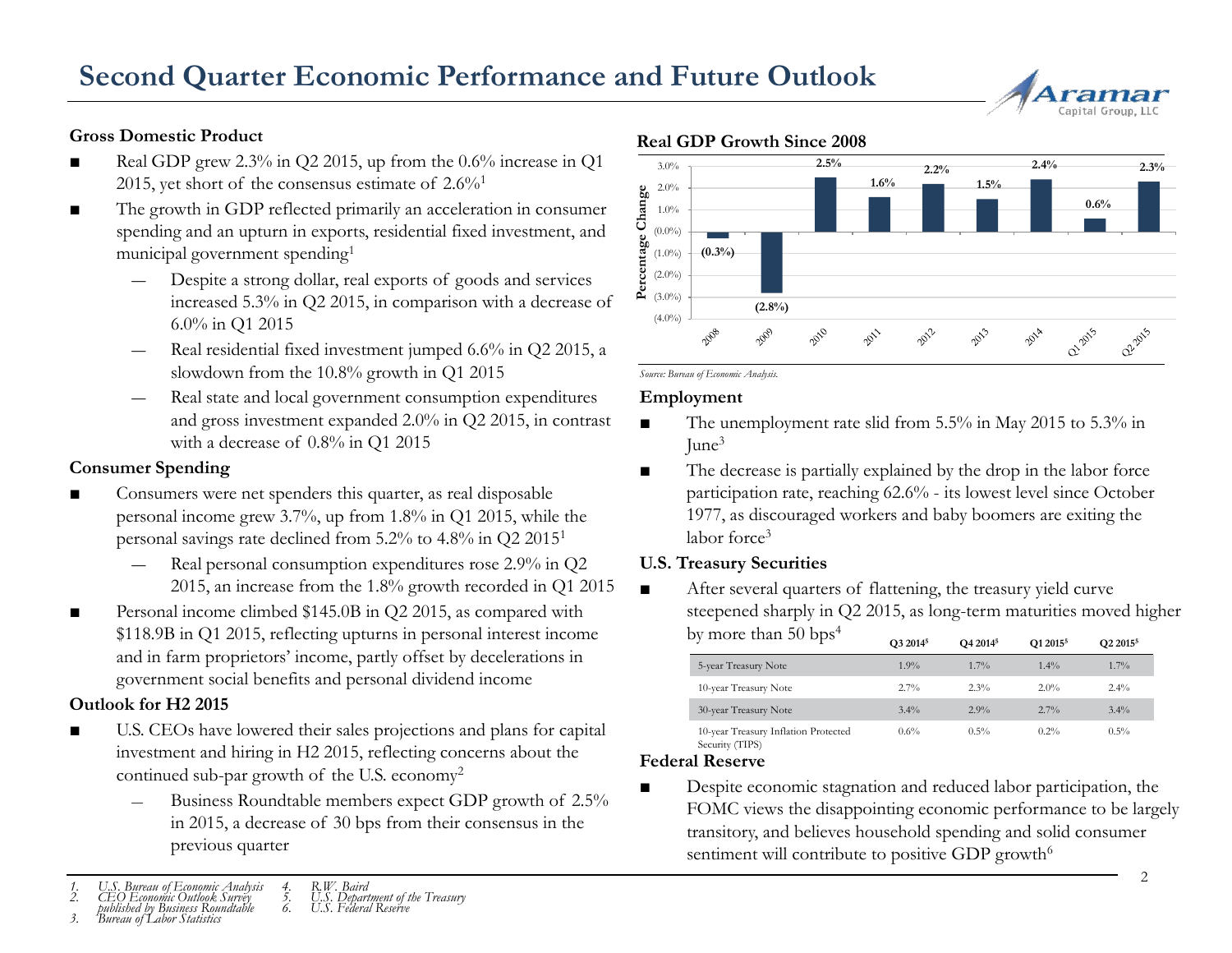## **Mergers and Acquisitions and Private Equity**

- The aggregate global M&A transaction value rose 15.2% to \$1.7T in H1 2015, as compared to \$1.5T in H1 2014<sup>1</sup>
- The U.S. accounted for 42.7% of the global deal value<sup>1</sup>
	- U.S. M&A transactions in H1 2015 ended at \$740.6B across 2,083 deals, an increase of 23.8% in value compared with \$598.2B in H1 2014
	- ― Mega-deals, such as Charter Communications' \$77.8B acquisition of Time Warner Cable, contributed 18.8% of deal value in Q2 2015, and led the technology, media, and telecom sector to jump 45.4% to \$238.1B across 460 deals in H1 2015 versus the same period in the prior year
- Low interest rates, significant corporate cash balances, a hunger for acquisitive growth into new segments and potential synergies, and sustained high stock prices fueled the M&A shopping spree through H1 2015<sup>2</sup>
- The global private equity market is projected to reach \$6.5T to \$7.4T by 2020, as sovereign wealth funds and high-net worth individuals are seeking alternative investments as a way of diversifying holdings and decreasing correlation with the stock and bond markets <sup>3</sup>

#### **U.S. M&A Activity**



*Source: FactSet U.S. Flashwire January Report.* 

- *2. PitchBook*
- *3. PWC*



3

**U.S. Private Equity Deal Flow**



*Source: PitchBook.*

- PE deal flow fell 21.5% from 1,753 deals in H1 2014 worth \$275B to 1,509 deals worth \$215.9B in H1 2015, as PE firms fear today's high multiples may lead to stunted returns in the next four years<sup>2</sup>
	- The U.S. PE investment-to-exit ratio hit a decade-low 1.7x in H1 2015, with the majority of exits made to strategic buyers
	- ― The total value of all PE-backed exits reached \$185B in H1 2015, already 70.0% of the total value exited in all of 2014
	- 48.0% of all H1 2015 PE deals were under \$25M, indicating a shift towards the lower-middle market $2$
- Valuations of PE-acquired companies decreased overall from 2014, but experienced improvements for middle-market transactions:
	- The median total enterprise value (TEV) to EBITDA multiple fell to 7.3x in H1 2015, down from 10.0x in 2013-20142,4
	- ― Valuations for companies in the \$10M to \$250M TEV range averaged 6.7x trailing adjusted EBITDA in H1 2015, up 4.7% from the 2014 average of  $6.4x^5$
	- PE firms had \$1.32T of dry powder as of June 30th (roughly equivalent to Mexico's GDP)6

4. These multiples reflect prices paid for mainly public companies and do not account for smaller private company transactions (for<br>which there typically are no publicly available data) that tend to change hands at much lo *5. GF Data*

*6. Preqin*

*<sup>1.</sup> Mergermarket*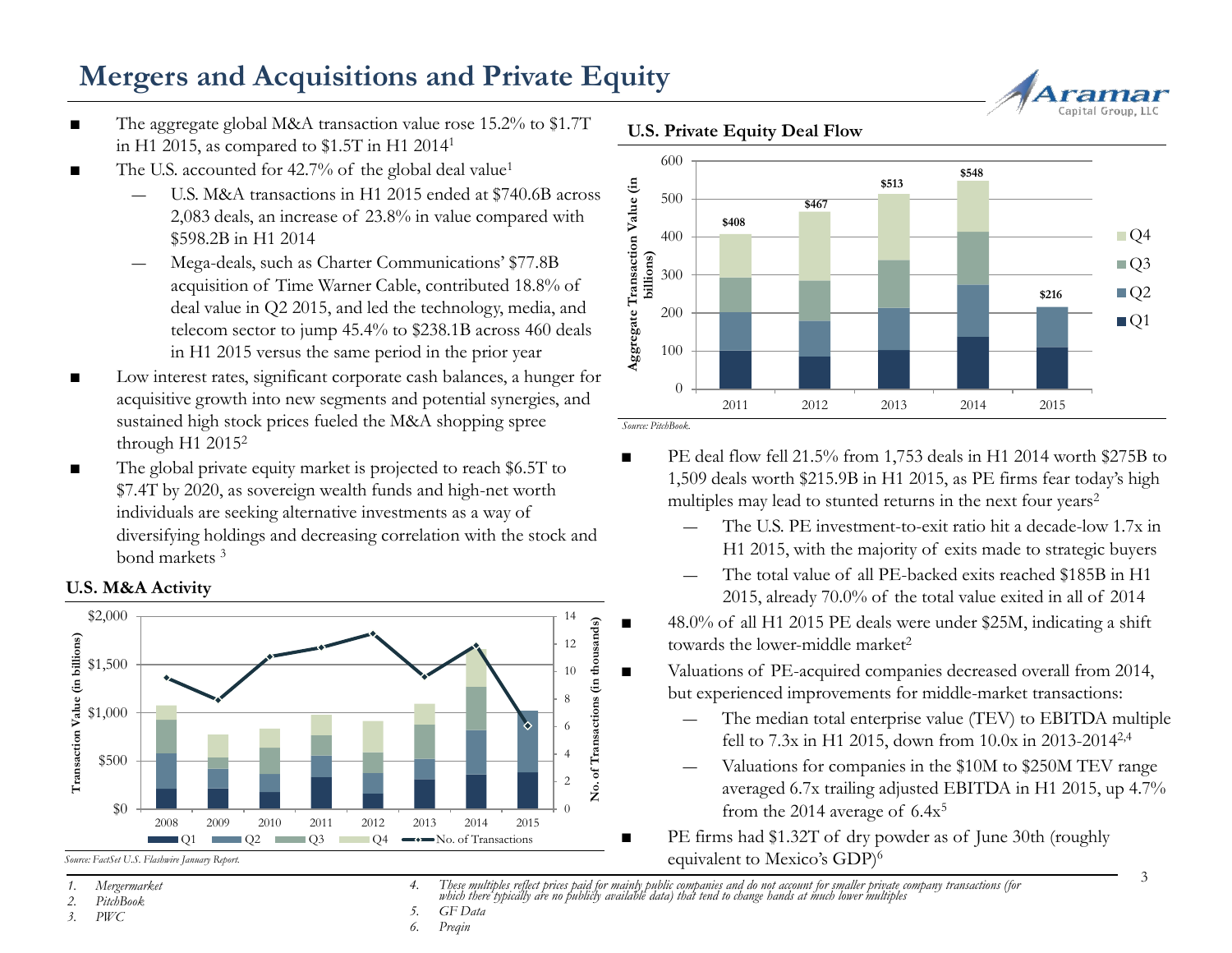### **Venture Capital Investing**

- $\blacksquare$  In Q2 2015, the venture capital (VC) industry invested \$17.5B across  $\blacksquare$ 1,189 deals, an increase of 30.0% in value and 13.0% in number, as compared with \$13.5B across 1,048 transactions in Q1 2015<sup>1</sup>
- First-time financings swelled 43.0% from \$1.8B in O1 2015 to \$2.6B in Q2 2015, while the number of deals rose 18.0% from the prior quarter<sup>1</sup>
- There were 27 VC-backed IPOs in Q2 2015 totaling \$3.4B, a 59.0% increase in the number of offerings and more than double the level of dollars raised during the prior quarter<sup>2</sup>
- U.S. VC firms raised \$10.3B across 74 funds during Q2 2015, a spurt of 10.0% in fund count and 39.0% in total dollar commitments in contrast to Q1 2015<sup>2</sup>
	- ― VC dollar commitments during Q2 2015 climbed 27.0% compared with Q2 2014, marking the strongest quarter for VC fundraising since before the recession
	- The top fundraiser during Q2 2015 was New Enterprise Associates 15, L.P., which raised \$2.8B

#### **PIPE Investing**

- \$53B was taken in across 626 PIPE transactions that were announced or completed in H1 2015, doubling in value from the \$26.5B raised across 595 transactions in H1 2014<sup>3</sup>
	- The lack of attractive IPO prospects in O2 2015 contributed to the significant growth in the PIPE market, as new participants sought to invest in large cap companies offering a comparable degree of liquidity and stability
	- ― Additional growth in the PIPE market was partly driven by companies that went public in recent years in less successful IPOs, making them unable to generate demand for follow-on offerings
- Sabby Management LLC was the most active institutional investor in Q2 2015, with 13 private placements amounting to \$43.5M<sup>3,4</sup>
- Calm financial markets played an additional role in driving deal flow, as relatively low volatility allowed investors and PIPE-issuing companies to come quickly to terms<sup>3</sup>



### **VC Deals Per Industry – Q2 2015 (in millions)**

*Source: MoneyTree Report.*

#### *1. MoneyTree Report by PricewaterhouseCoopers LLC and the NVCA 4. Excludes transactions for which the investment amount has not yet been disclosed*

*2. Thomson Reuters LPC*

*3. Private Raise/Dealflow*

Capital Group, LLC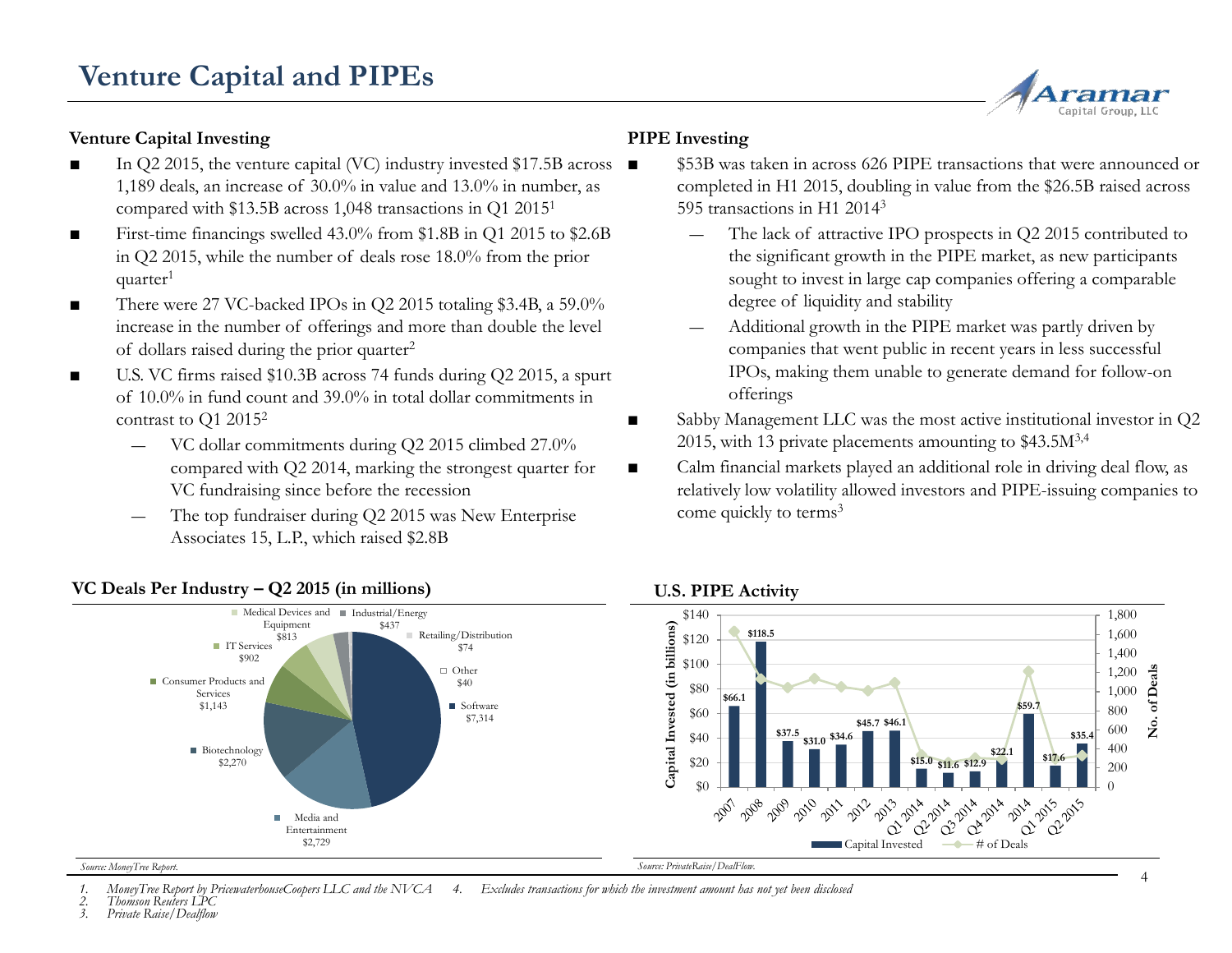# **Debt Capital**



- The Barclays U.S. Aggregate Bond Index posted a negative 1.7% return in Q1 2015, down from a positive return of 1.6% in Q1  $2015<sup>1</sup>$ 
	- The aggressive bond sell-off witnessed in Q1 2015 may be attributable to the ECB's implementation of its QE program, diminishing liquidity and exacerbating market volatility
- The Barclays U.S. Corporate Bond Index posted a negative  $3.16\%$ return in Q2 2015, primarily as a result of a surge in new issuance, a spike in M&A, and a rise in U.S. Treasury yields<sup>1</sup>
	- ― U.S. corporate spreads over similar maturity Treasuries rose 16 bps from 129 bps in Q1 2015 to 145 bps in Q2 2015
- Total debt issuances increased 3.7% from \$1,616.2B in Q1 2015 to \$1,676.8B in Q2 2015<sup>2</sup>
	- The overall growth was driven by a 27.0% escalation in mortgage-related bond issuances, up to \$441.2B from \$347.5B in Q1 2015, largely attributable to unprecedented growth in U.S. housing starts
	- Federal agency securities issuances decreased 34.9% from \$136.7B in Q1 2015 to \$95.5B in Q2 2015



#### **Issuance in the U.S. Bond Market (in billions)**

- The high-yield bond market posted modest returns in Q2 2015, as the extreme weakness in June stemming from market volatility and Greece's growing default risk weighed on sentiment and cut back on earlier positive returns<sup>3</sup>
- The Barclays U.S. Corporate High Yield Index was higher by 65 bps in June versus May, finishing the month at 6.57%, its highest level since January<sup>4</sup>

#### **Middle-market Loan Issuance**

- Middle-market yields ticked lower to 6.0% in O2 2015, down from 6.7% in Q1 2015<sup>4</sup>
- Leverage multiples decreased in H1 2015, following four years of consecutive growth<sup>4,5</sup>
	- The average debt to EBITDA multiple decreased in Q2 2015 to 6.0x for broadly syndicated LBOs and 5.3x for institutional middle-market LBOs
- Middle-market lending stood at \$65.5B for H1 2015<sup>4</sup>, with 27.5% for transactions under \$100M and 62.5% in the \$100-500M range
	- Senior debt pricing improved, precipitating a steady drop in the average equity share over the past two years from 48.1% in 2013 to 43.0% in H1 2015<sup>6</sup>

### **Debt Multiples of Middle-Market LBO Loans**



*4. Thomson Reuters LPC 5. These multiples mostly reflect prices paid for larger private companies and generally do not account for smaller private company*

*transactions that tend to change hands at much lower multiples and with lower debt ratios 6. GF Data*

*Source: SIFMA.*

*<sup>1.</sup> Prudential Financial 2. SIFMA*

*<sup>3.</sup> Guggenheim Partners*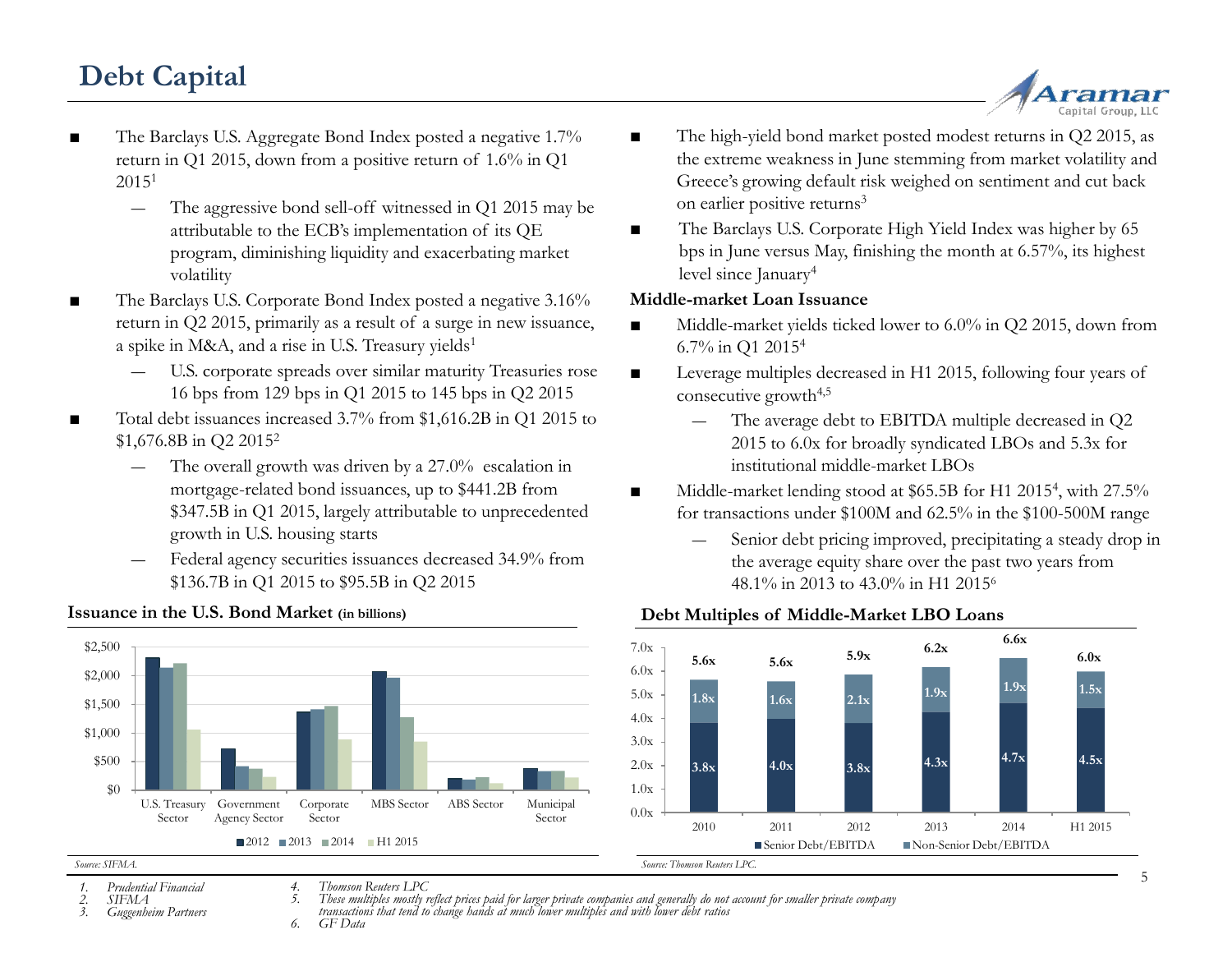

### **2015 U.S. Working Capital Survey By REL, a division of The Hackett Group**

Corporate debt continues to skyrocket, as companies do little to generate cash by optimizing collections, payables, and inventory. Debt rose by over 9% in 2014 to nearly \$4.6 trillion, with companies leveraging low interest rates to fund increased investment activities. At the same time, companies once again made almost no improvement in their working capital management, doing little to generate cash internally by optimizing how they collect from customers, pay suppliers, and manage inventory.

#### **Cash flow lessons not learned from the Great Recession**

The cash conversion cycle (CCC) once again remained flat in 2014, only improving one day since 2007. Cash on hand continued to increase, improving 74% over the same period. Even though revenue has increased 39%, debt continues to be a source of investment, rising by a total of 62% over the same period. Companies that increased their debt 100% or more since 2007 had a 1,516% increase in cash on hand but their CCC worsened by 113%. The companies that decreased their debt since 2007 had a 336% uptick in cash on hand, but their CCC improved 31%. There is a \$1 trillion cash flow opportunity comparing top and bottom performers, with the greatest potential gains available in improved inventory and payables management.

It seems that companies have learned very little from the Great Recession in terms of their cash management strategies, taking on large amounts of debt to fund increased investment activities, while doing very little operationally to improve their own internal cash generation. "Cash is king" has been a traditional mantra, but ironically, given recent history, debt has taken over the reins.

A few quotes from the great Warren Buffet come to mind. "I do not like debt and do not like to invest in companies that have too much debt, particularly long-term debt. With long-term debt, increases in interest rates can drastically affect company profits and make future cash flows less predictable."<sup>1</sup> And, "Cash ... is to a business as oxygen is to an individual: never thought about when it is present, the only thing in mind when it is absent."<sup>2</sup>

### **Cash, debt, and the cash conversion cycle**

The expansion of cash on hand looks like a great improvement and might lead some to believe corporations are hoarding cash, which has been a very common view over the past few years. However, cash on hand should not be analyzed independently; the economy is doing better with revenue increasing 39% over the same period, but cash on hand as a percent of revenue has increased by only 2%. Companies have been applying much of their excess cash to dividend payments, M&A activity, and share buy-backs.

So there clearly is more cash available and it's being spent. But where is it coming from? We established above that debt is a large contributor, rising 62% since 2007 to the tune of \$4.6 trillion, while the federal funds rate declined from 5% to 0.09%. Executive leadership has taken advantage of these low borrowing costs, often rewarding shareholders through dividends or directly in the share price through share buy-back programs in the short term. Companies should be very concerned about the long-term risks such as over-leveraging, liquidity, changes in interest rates, cash apathy, and a general dependence on debt; and they should be managing appropriately to mitigate those risks where possible.

*<sup>1.</sup> http://www.minterest.org/best-warren-buffett-quotes-on-investing/ 2. http://www.fool.com/investing/general/2015/03/29/warren-buffett-3-ways-to-protect-your-savings-from.aspx*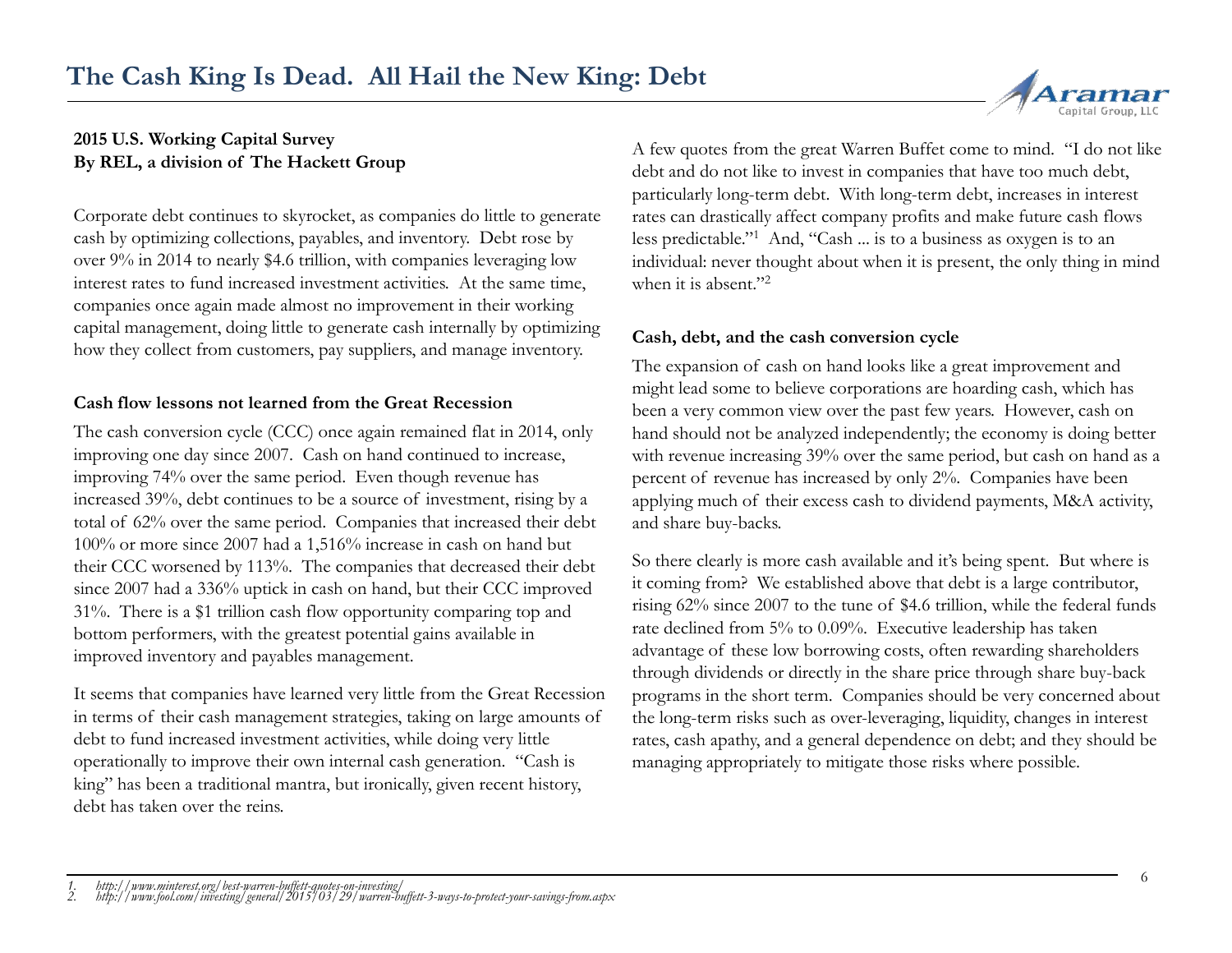

However, the consistently flat CCC since 2007 suggests companies are doing very little to mitigate these risks through operational cash flow improvements. Such improvements in the CCC reduce the amount of time each dollar is tied up in the buying, production, and sales process before it is converted into cash through sales to customers. The lower the CCC, the better. Some companies even strive to achieve negative CCC, where the product is made and customer cash is received before suppliers are paid. Think end consumers paying for the Apple Watch™ before they receive it – Apple's CCC is an incredibly great *negative* 56 days. The CCC has improved only one day since 2007 (-3%), and there were recently only 30 companies whose executives mentioned the CCC in their Q1 2015 earnings transcripts<sup>3</sup>, confirming Mr. Buffett's comments above.

#### **Companies focused on cash management are in great cash health**

Not all companies are completely ignoring cash flow management. Ninety-six companies (10%) improved their CCC every year for the past three years. Yet, as we expand that time frame, we find fewer and fewer companies really able to consistently improve, suggesting after three years the weeds begin to grow back. There are only five companies that improved their CCC every year since 2007 (Amerisource Bergen, Diebold, EQT, Goodyear, and Masco). These companies have seen a substantial improvement in their cash metrics since 2007 vs. the entire REL 1000, with over 200% greater cash on hand, 7% more cash on hand as a percent of revenue, 20% higher capital expenditures, 21% less debt, and a 171% improvement in the CCC. We believe the debt gap would have been even larger, but two companies doubled and tripled their assets, suggesting an aggressive expansion/acquisition strategy.

#### **Companies with large amounts of debt apathetically ignore cash management**

Further expanding this analysis to a larger sample size, and analyzing based on the amount of debt incurred, also yielded some interesting results. There were 219 companies with any reduction in debt, no matter how large or how small; from 2007 to 2014, these companies had a 31% average reduction in the CCC and 336% increase in cash on hand. The 328 companies that increased their debt 100% or more from 2007 to 2014 had an average 113% rise in the CCC and a decrease of 1,500% in their debt coverage ratio, but a 1,516% jump in cash on hand. So the companies with the largest increases in debt also had the largest uptick in cash on hand, but apathetically ignored their own ability to generate cash independently.

These figures bring some interesting questions to the forefront for corporate leadership and investors to consider. Is there really an abundance of cash? Has the Great Recession taught U.S. companies anything about the importance of cash reserves? How much longer can cheap debt be the source of investment activity? Have corporations borrowed too much? When is the Federal Reserve going to raise interest rates? What is the long-term impact of all this debt? How are companies proactively managing, if at all?

### **Not all industries are equal**

The latest REL 1000 study has identified an opportunity gap between top performers and bottom performers by industry totaling \$1 trillion. While all three areas of working capital offer improvement potential, the largest performance gaps in 2014 lie in inventory and payables.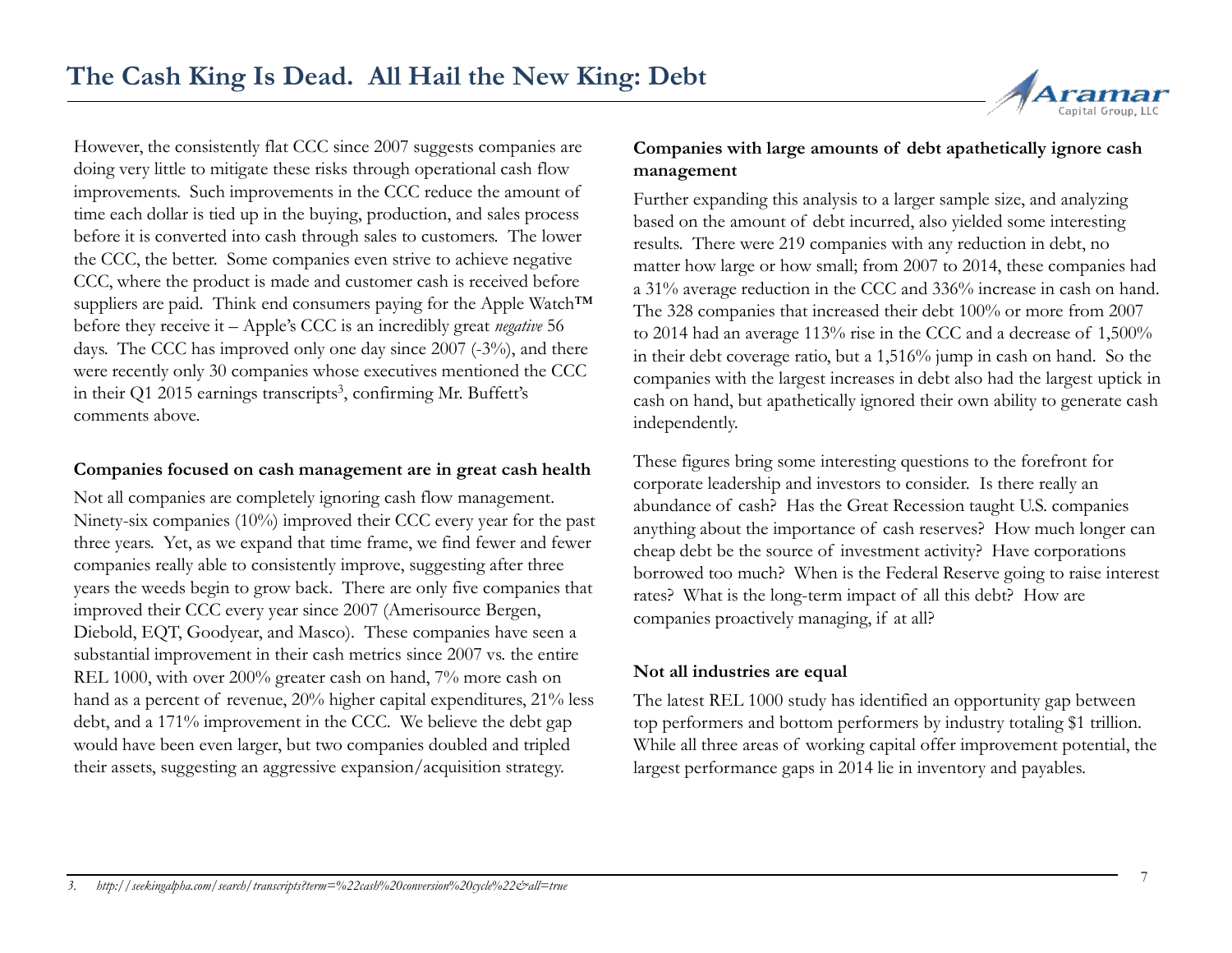

Some select industries have improved their performance over the past year. Technology hardware, having first moved into negative CCC in 2010, has continued to improve with stellar DPO performance in 2014. Biotechnology has seen improved DIO, as inventory management initiatives take effect, while the paper and forest products industry has witnessed an improvement in both inventory and receivables performance. Additional industries have seen working capital performance decline over the past year, including some short term, such as the DSO increase in construction and engineering. Other impacts are symptoms of permanent changes in the marketplace, such as retailer consolidation driving down DSO in the personal products industry, while in the Internet and catalog retailing industry payables performance has continued the downward drift first seen in 2011.

#### **The road ahead**

The U.S. economy definitely is enjoying all of the benefits of acceleration. However, the source and apathetic management of cash flow are concerning. In 2015, we expect the trend to continue and debt to grow significantly, as companies take advantage of cheap borrowing costs for what is expected to be the last opportunity for a long while. If and when interest rates are raised, companies focused on optimizing their CCC will be best positioned to mitigate their risk, continue using cash for investment activities, and outperform their peers not only in areas directly related to cash, but also in the downstream elements impacting cost and internal/external service.

Companies wishing to improve their CCC should start by understanding their gaps in each component: receivables (DSO), payables (DPO), and inventory (DIO). Utilizing peer comparisons for similar organizations within the industry is a good place to start when evaluating potential cash flow benefits.

#### **About REL**

*REL, a division of The Hackett Group, Inc. (NASDAQ:HCKT), is a world-leading consulting firm dedicated to delivering sustainable cash flow improvement from working capital and across business operations. REL's tailored working capital management solutions balance client trade-offs among working capital, operating costs, service performance, and risk. The company's expertise has helped clients free up billions of dollars in cash, creating the financial freedom to fund acquisitions, product development, debt reduction, and share buy-back programs. REL has delivered work in over 60 countries for Fortune 500 and global Fortune 500 companies.*

*To learn more and download the full research, please visit <http://www.thehackettgroup.com/solutions/working-capital-management/>*